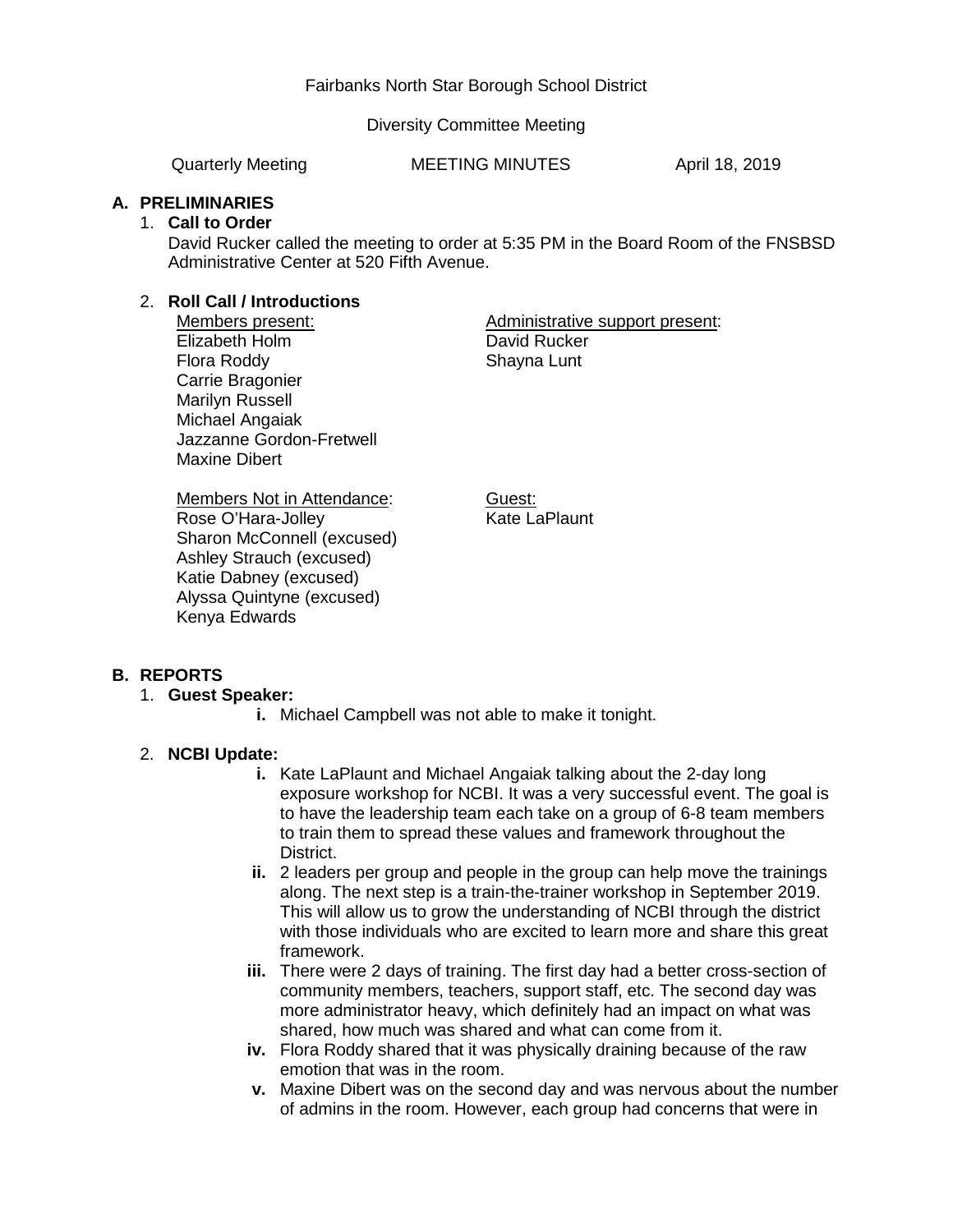common with one another. It was sharing and expressing our emotions and experiences in the moment and in creating links across bridges.

# 3. **Equity Policy:**

**i.** Waiting for it to go before the board. Once it has a date for review, we will be sending it out to the committee and then we will send out the finalized date.

### 4. **Dispute Resolution Conference-Carrie Bragonier & Marilyn Russell**

- **i.** NCBI connects to this because of the need for connection. Carrie Bragonier said that only 1% of college courses required internal reflection. It is that reflection that allows empathy and internal growth. There is a movement against using "tolerance in diversity" to "celebrating diversity."
- **ii.** Marilyn Russell shared how a simple pencil reminded the speaker of the world's natural resources. Compassion, empathy… Poverty is a new kind of slavery.

# 5. **Resolution Sub-Committee Update:**

**i.** Staff and students with disabilities resolution… Elizabeth Holm is on the committee and would like to be contacted to participate in the drafting of the resolution.

## **C. OLD BUSINESS**

- 1. **Equity Policy:**
	- **i. N/A**

## **D. NEW BUSINESS**

## 1. **Faces of Fairbanks:**

**i.** There is concern that there won't be vetting for students who participate in Faces of Fairbanks. Running stories up the chain of command, for approval,

### 2. **NAEP:**

- **i.** National Assessment of Educational Progress: (This is once a year for 4, 8,12th grades. It is select schools within the district, which then rotates.) Maxine Dibert would like suggestions on how we can support the students that are on the lower end of the scoring peak.
- **ii.** Kate LaPlaunt spoke of helping students understand the importance of testing. MAP Testing is adjusted to the students.
- **iii.** Talking Circles could help families understand the importance of testing, and allow for growth and understanding.

### 3. **Open Committee Discussion:**

- **i.** North Pole High School Incident: It is still currently under investigation, but Dr. Gaborik will be releasing a statement soon.
- **ii.** Tanana Middle School: There has been a change in staff, racism, etc. How can the Diversity Committee help with some of these situations that arise, but how can we better help in a school where racism is an issue?
- **iii.** How can we help heal the students of our District?
- **iv.** NCBI—can offer the tools, to the students of our District, to overcome these major issues. Many of these issues are messy and emotional, but through NCBI we can be more willing to listen, than to convince.

### **E. INFORMATION**

1. 4 weeks left of school.